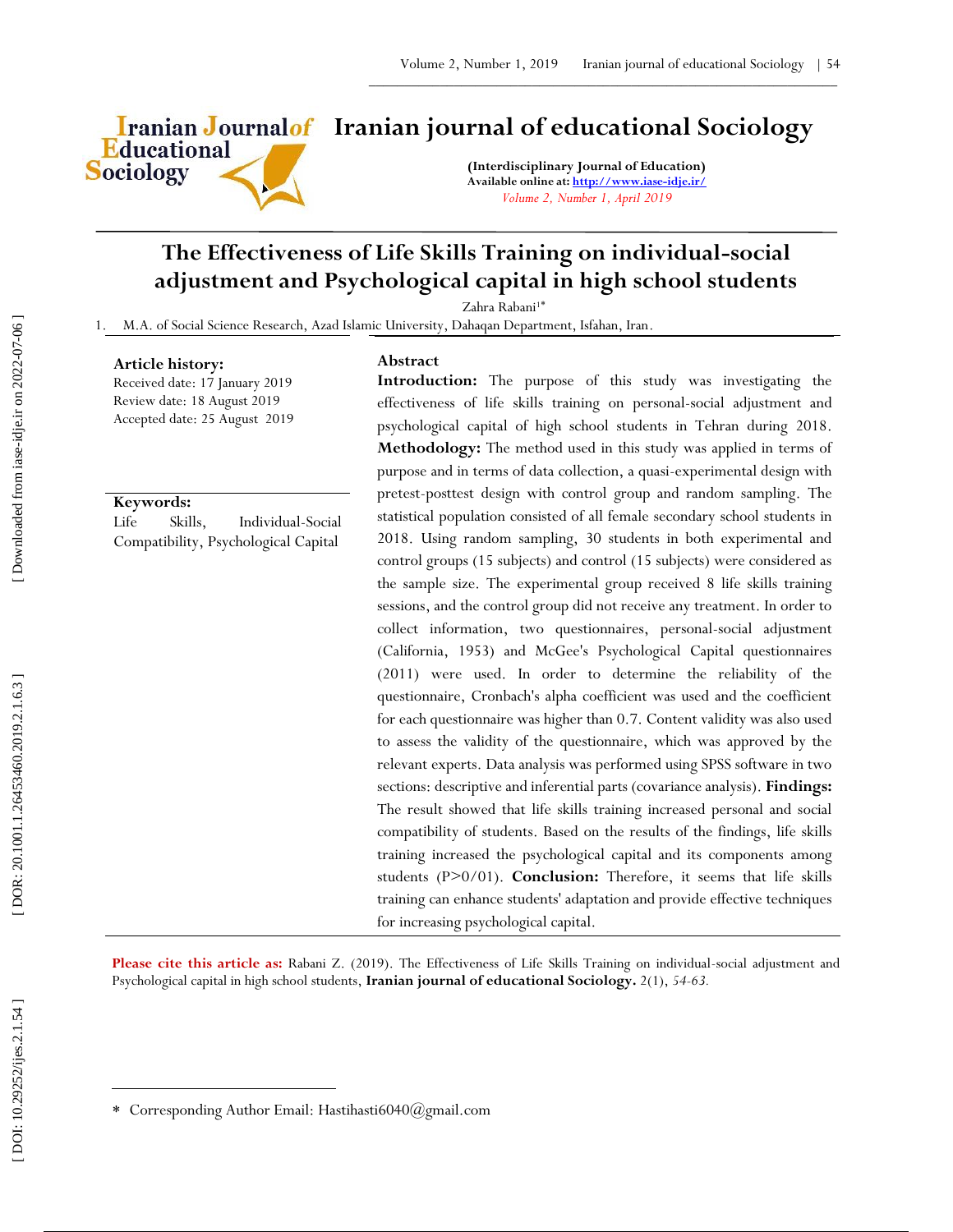#### **1. Introduction**

Educational challenges are sources of mental pressures for students and endanger their health; these challenges sometimes affect their learning abilities (Chen, 2018). This period is full of transformations for teenagers regarding social relations and cognitive capacities. Accordingly, compatibility with new conditions for positive confronting with these changes has been considered (Stephanin, Camillo & Cabana, 2017). Human relations are considered for meeting fundamental needs of human being and having positive and healthy relations with others is the key for human being's growth and evolution. The relations form the individual's behavior in a social context and at the same time, they play significant role in unique personality, identity and self-concept. This issue is realized as compatibility of the individual with the environment and society (Gollob, 2018).

In the study of Sebjan and Tominc (2015) it was observed that education with solution based strategy has positive effect on improving negative behavior of teenagers and young people and it has increased the social compatibility meaningfully. Salem and Helmi (2016) consider compatibility as constant process in which the social learning experience of the individual causes mental needs in him/her and provides abilities and skill by which we can meet the needs.

Lou et al (2008), in a study found that training life skills increases self-efficiency, decreases dangerous behaviors, increases compatibility and understanding risks of pregnancy, better understanding sexual contagious diseases and AIDS in research experiment groups. Also Barimani et al (2018) in their study found that success plan at school has considerable effect on social compatibility of students, so theoretically, the evolution of learning ability is important. Kamarzarin and Hosseini (2015), equal the social compatibility with social skill. From their viewpoint, social ability is the capability of reciprocal relation with others in special social situations acceptable and valuable in the society. On the other hand, positive psychology studies human's abilities and considers mental health improving factors and enables people to envisage the potential threatening events less intimidating or control their reactions to these kinds of events (Goldsmith, Darity, Veum, 2018).

"Psychological capital" emanates from "positive psychology" proposed in postmodernism (Van Wyk, 2013). Psychological capital includes strongpoints and positive aspects of human behavior (Cavus and Gokcen, 2015). Lotanz considers positivism as regarding and boosting individuals'' capabilities instead of managing their weak points (You, 2016). Psychological capital focuses on tasks that lead to people's welfare, raising positive individuals, boosting societies and social equality. Positive psychologists have optimistic and hopeful perspective toward human nature; as they believe in developing capabilities, human evolution and boosting human capacities (Bitmis and Ergeneli, 2015). Therefore, psychological capital is a synthetic and conjunct element including four cognitive parts i.e. optimism, tolerability, hope and self -efficiency (Lee and Chu, 2016). Optimism is an interpretive style that relates positive events to constant, personal and comprehensive reasons and assigns negative events to external, cotemporary reasons and special conditions (Newman, Nielson, Smith and Hirst, 2018).

Tolerability is determined as a class of events with pattern of positive compatibility in significant risks and problems (Yazdanbakhsh, Moradi and Bastami, 2018). Hopefulness is a positive motivational situation based on emotional response as dynamic success or strategy success (Savadkoohi and Motamedi, 2017) and finally self-efficiency, individual's belief in his/her abilities for mobilizing motivation and cognitive resources and required strategies for implementing determined successes. In fact, these elements give meaning to an individual's life in an interactive and evaluative process, continue the individual's attempt for changing stressful situations prepare him/her for entering practical arena and guarantee his/her perseverance in realizing objectives (Wu and Chen, 2018).

One of the applications of psychology in contemporary age is using psychological principles in finding modern methods of life and preventing social, occupational, family and personal problems. Training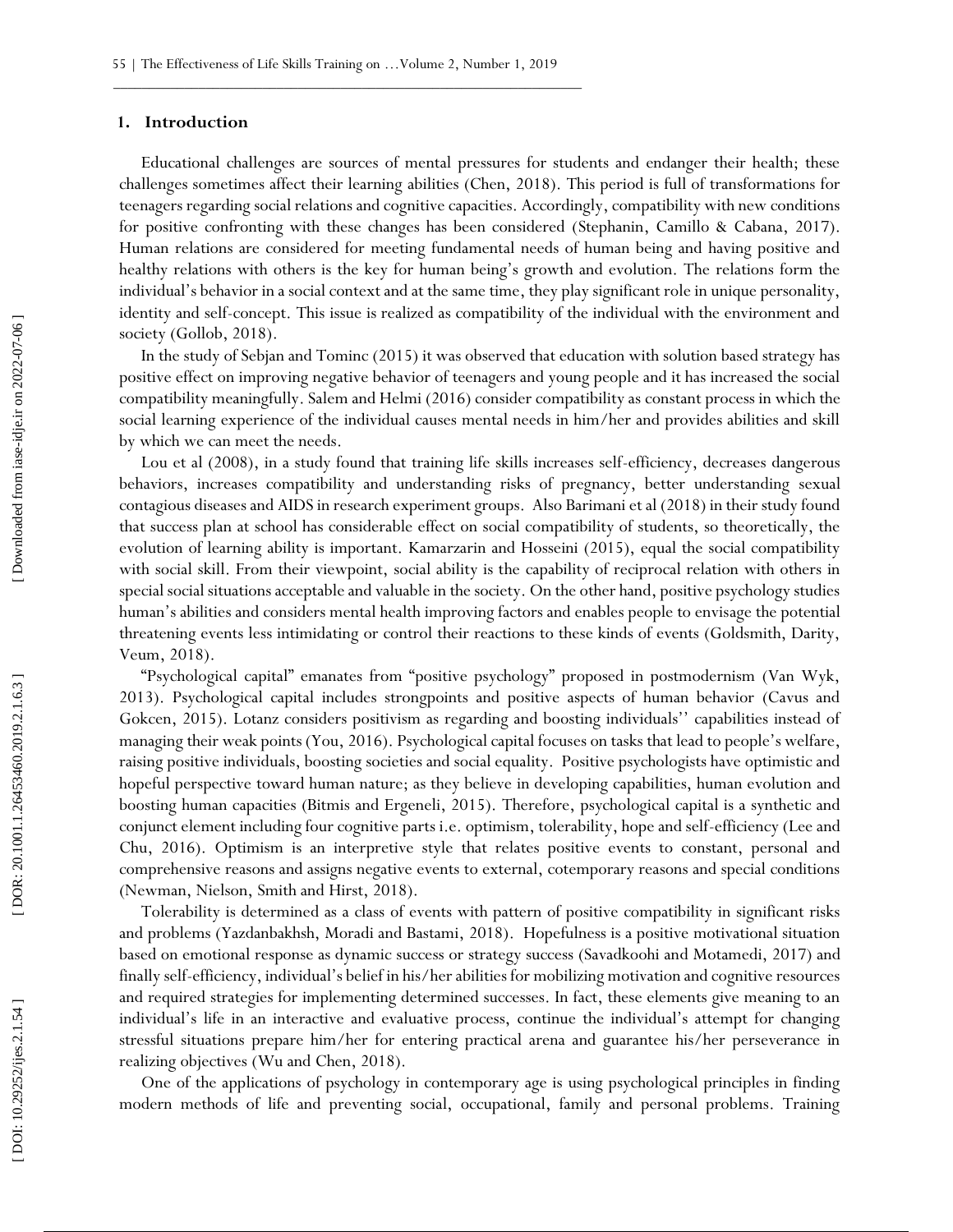programs of life skills are among applications of psychology in different personal and social arenas hold by the goal of improving physical and mental health level, preventing mental, physical and social harms. These skills increase the individuals' ability in effective treatment of life conditions along with stress and anxiety and acts as a primarily preventive factor (Wellford, 2005). Life skills are a set of abilities that increase compatibility, positive and efficient behavior of individual and as a result the individual can accept his social role responsibilities without harming himself/herself and effectively faces daily challenges and problems (Khalsari et al, 2019).

Fata et al (2006) considered life skills as an approach based on changing or formulating behavior by which the balance among knowledge, perspective and skill is considered. Life skills area set of mental abilities that provide positive compatible situation and enable the individual to accept his social responsibilities without harming himself/herself and s/he can confront expectations, daily problems and official and work busy time (Matin and Ahmadi, 1398). In fact, the goal of life skill trainings is increasing social mental abilities and finally preventing harmful behaviors in health and upgrading mental health of individuals (Moradi, Baseri and Moaen Jula,2018).

Accordingly, we can refer to these researches: Liu,Yan, Lee and Mays (2016), in a study titled, " examination of effectiveness of communicative skills on behavior and learning problems of students" found that training social and communicative skills are effective in learning and behavioral problems and those trained by social, communicative and self -expression skills gained better success from the educational progress aspect. Albertyn et al (2011) in a study entitled, "examination of effectiveness of training life skills on self-confidence" found that training life skills to people help them have more flexibility against changes, gai higher self-confidence and therefore show higher ability in controlling problems. Asrafi and Monjezi (2013) in a study entitled "examination of effectiveness of training communicative skills on aggression level of high school female students" found that training communicative skills affects decreasing aggressive behaviors of students.

Khalatbari and Azizzadeh (2011) in a study titled, "comparison of the effect of life skills curriculum and treatment strategies against mental pressure on mental health of girls" found that training life skills and treatment strategies against mental pressure meaningfully increases mental health of students. Adolescent period is a critical growth step that can have different social harms. So using training interventions dealing with enabling people's fundamental skills has significant importance. On the hand, life skills are essential needs of all people in society for proper treatment with different life conditions. The importance of this examination emanates from the significance of training life skills at schools that can be deduced based on findings and researchers' ideas. Schools play an important role in prevention and mental health of children, because of that, in recent years; schools are led by preventive plans. These kinds of activities are interventions that enable teenagers in dealing with life skills like effective treatment of mental pressures, social compatibilities, problem solving, controlling anger and decision -making (Ryan and Shin, 2014). Okech (2015) believes that life skill approach provides organized framework for consulting centers and mental health and is a main educational element for elementary and high schools. So, according to the importance of life school training in social -individual compatibility and psychological capital of students, the researcher examines this issue that "if the training of life skills affects social -individual compatibility and psychological capital of students in Tehran?"

### **2. Methodology**

This study was semi -experimental and uses pre -test and post -test plan with control group. The research Population all high school female students (district 11 of Tehran) in educational year 2018. The sample size was chosen using step clustering sampling with 86 students that answered social -individual compatibility questionnaire and psychological capital. For choosing the subjects, at first among the schools of district 11,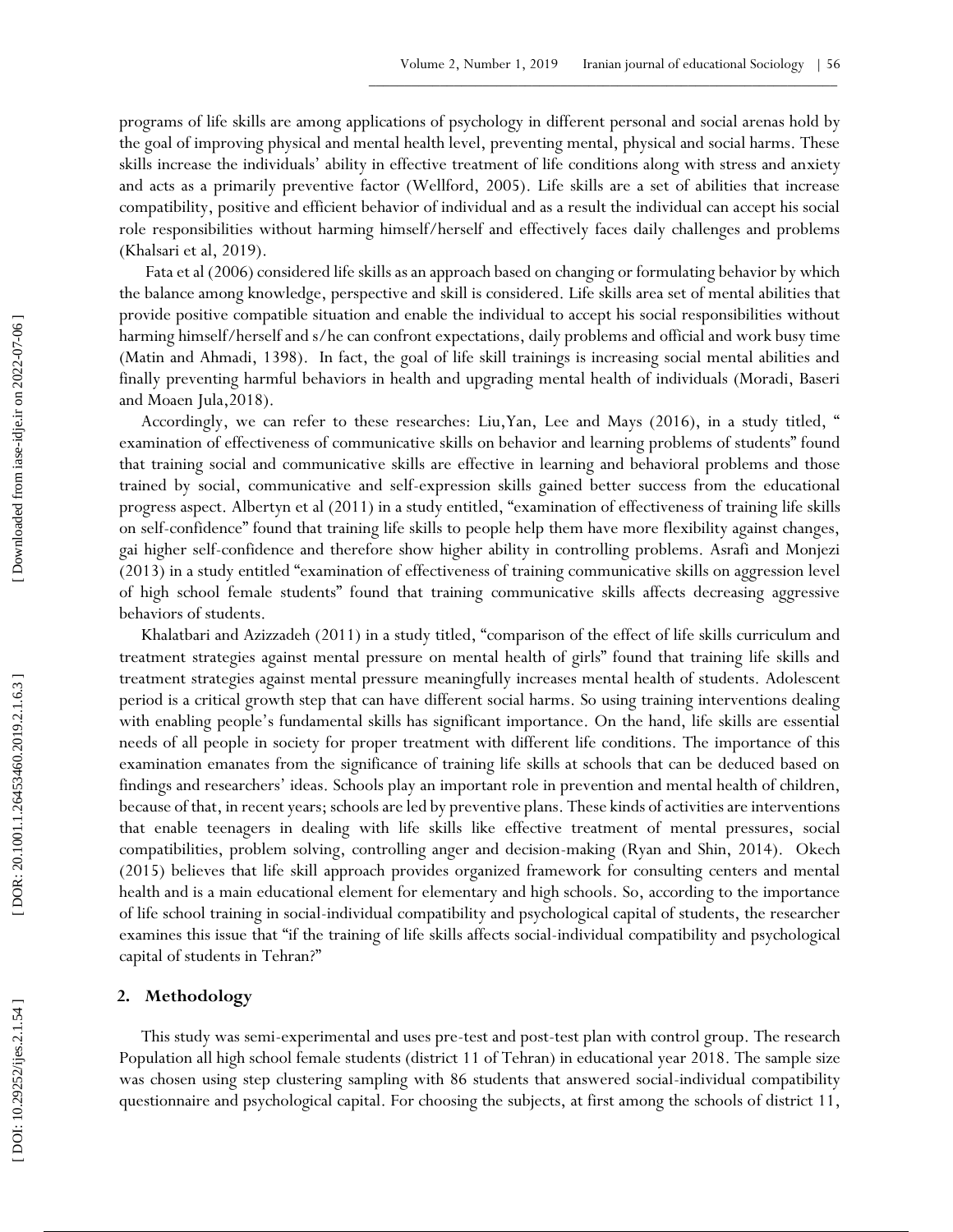four schools were randomly selected and from each school two classes and from each class 15 subjects were chosen. Then, on the basis of questionnaire scores, 30 subjects got scores lower than cut point and were chosen as sample. Subjects were divided into two groups of experimental and control randomly. The experimental group received 8 ninety -minute sessions of training life skills of Fata and Motabi (2006), but the control group received no education. The summary of sessions for training life skills has been proposed in table 1. The research tools included social individual compatibility of California (1953) and psychological capital of Mac Gee (2011). The social individual compatibility of California (1953): this scale was prepared in 1953 by Clark et al fir measuring different life compatibilities having two extremes of personal compatibility and social compatibility. This questionnaire has 180 questions and 12 sub -scales that half of them are designed for personal compatibility and other has been designed for measuring social compatibility. Personal compatibility elements include 6 specified scores related to the factors of self-confidence, understanding your own value, personal freedom, dependency feeling, rejected tendencies, nerve symptoms and by summing up the total of this part, one score is obtained as personal compatibility. In social compatibility, 6 specified scores related to factors of social frames, social skills, anti -society interests, family relations, school relations, social relations and by summing up the total of this part, one score is obtained as social compatibility.

For consistency of California personality test, in preliminary study using Cronbach alpha for personal compatibility the efficient of 0/87 and for social compatibility the efficient of 0/85 was obtained. Qartapeh et al (2015) reported validity of California personality test in personal compatibility, social compatibility and total score was correlated by individual's relations with others in the meaningful situations. Mac Gee psychological capital questionnaire (2011) (PCQ) will be used for measuring psychological capital based on 26 item questionnaire by Mac Gee (2011, reported by Golparvar, Jafari, Javadian, 2013) with four sub scales of self-efficiency, hopefulness, tolerability and optimism. The response scale used in this research is for this six scale questionnaire (totally disagree -1 to totally disagree=6).

Mac Gee (2011, reported by Golparvar et al 2013) examined the validity and reliability of this questionnaire by twenty -five and twelve question forms of psychological capital and presented evidence for their validity and reliability. For instance, Mac Gee (2011) reported evidence of real time validity of questionnaire with other versions of psychological capital questionnaire, between psychological capitals with positive meaningful correlation self-efficiency between 0.48 to 0.54, positive meaningful correlation between. /40 to .61, positive meaningful correlation of tolerability between .48 to .55 and positive meaningful correlation of optimism between .47 to .50. The nominal validity of this questionnaire was examined and confirmed (Golparvar et al 2013). In study by Golparvar et al 1392 the discovering factor analysis with varimax circle on 26 questions of the questionnaire led to four mentioned factors in the main questionnaire and Cronbach Alpha for self-efficiency, hopefulness, tolerability and optimism were respectively .91, .89, .83 and .70.

|                 |                 | Table 1. The summary of training life skills                                          |  |  |
|-----------------|-----------------|---------------------------------------------------------------------------------------|--|--|
| <b>Sessions</b> | Subject         | <b>Educational content</b>                                                            |  |  |
|                 |                 | Introduction, first communication, familiarity with principles, regulations and       |  |  |
|                 | Ways<br>to      | objectives of sessions, the concept of communication, the importance of               |  |  |
| First           | communicate     | communication, speech and non-speech acts of communication, active listening,         |  |  |
|                 | effectively     | asking and its objectives, closed and open question, giving feedback, the barriers of |  |  |
|                 |                 | effective communication, healthy and unhealthy styles of communication.               |  |  |
| Second          | Interpersonal   | The concepts of effective interpersonal relations, knowing self, knowing others,      |  |  |
|                 | relations skill | elements of amicable relations, trust, sympathy and acceptance, summary, my           |  |  |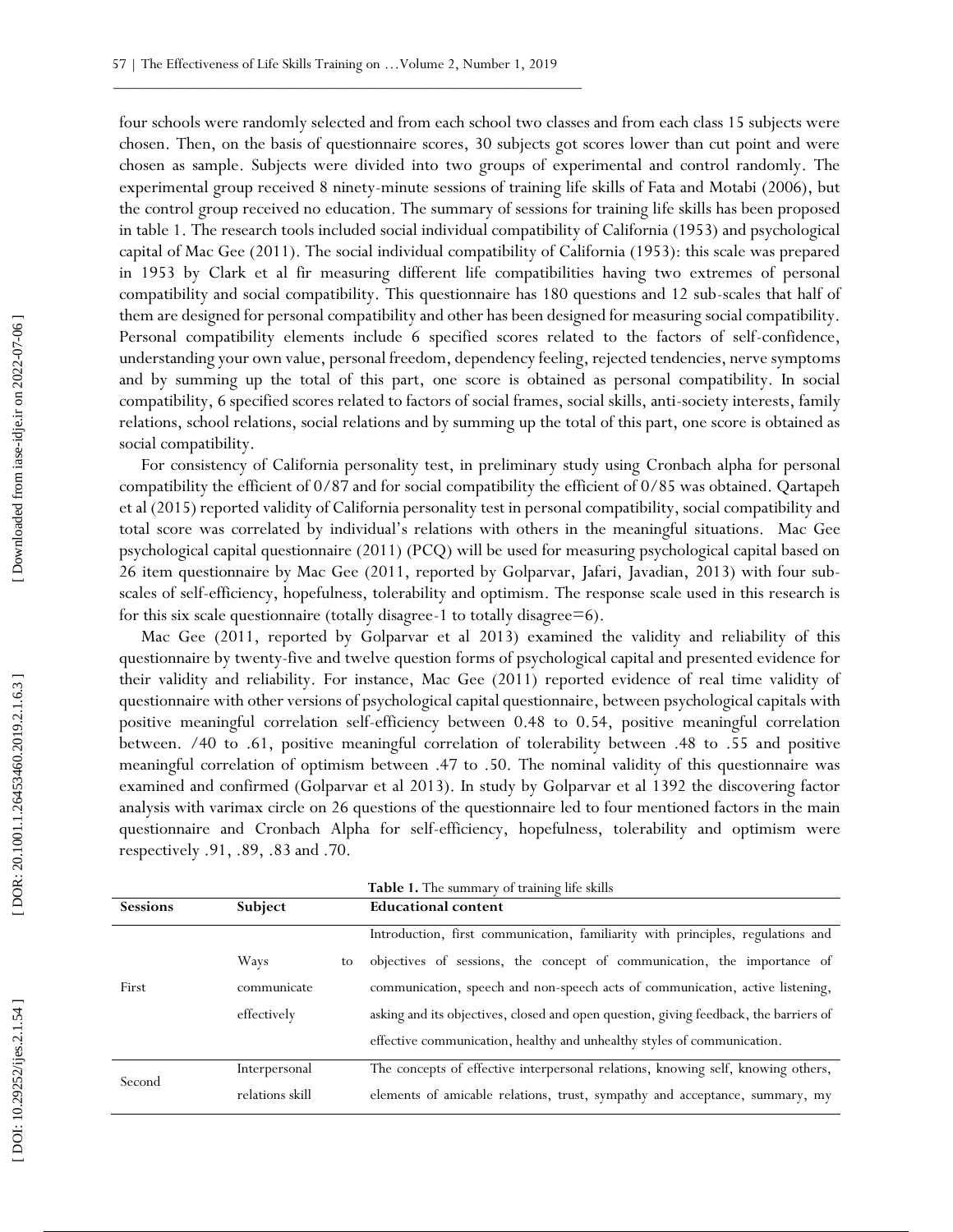|         |                       | message ad your message, friction solving styles, friction solving rules, training   |
|---------|-----------------------|--------------------------------------------------------------------------------------|
|         |                       | brave behavior techniques.                                                           |
|         |                       | The concept of self-awareness, self-awareness benefits, the concept of self-esteem   |
|         | Self-awareness<br>and | and tolerability, self-assessment skills, detecting one's own weak points and strong |
| Third   |                       | points, understanding others' life conditions, improving social relations, improving |
|         | sympathy              | social relations and increasing supportive behaviors, respecting others and          |
|         |                       | environment.                                                                         |
| Fourth  | with                  | The concept of depression, depression symptoms, the relationship among thoughts,     |
|         | Fighting              | feeling and behavior, detecting negative thoughts, examining cognitive errors,       |
|         | negative mood         | dealing with negative thoughts, doubts, reassessment, testing hypotheses             |
|         |                       | Stress concept, definition and process of management, treatment strategies for       |
| Fifth   |                       | stress, calming, time management, sport, problem solving, brave behavior, dealing    |
|         | Stress management     | with irrational thoughts, financial management, and upgrading stress treatment,      |
|         |                       | preparing oneself for stress management.                                             |
|         |                       | Problem solving concept, various ways for dealing with problems and excitements,     |
|         |                       | compatible and incompatible treatments, definition and formulating the problem,      |
| Sixth   | Problem solving skill | producing different solutions, examining advantages and disadvantages of every       |
|         |                       | solution, using solution, assessment and reviewing it.                               |
|         |                       | Detecting and naming one's own emotions, emotion control, detecting and naming       |
| Seventh | Emotion control       | others' emotions, maintaining communication and interpersonal relations and          |
|         |                       | motivation for obtaining goals.                                                      |
|         |                       | Contributing effective dealing with life problems, requiring information and         |
| Eighth  | Decision making       | considering social effects on decision making.                                       |

The analysis of obtained information from questionnaires by 19SPSS software were used in two parts including average, standard deviation and deduction regarding parametric statistic presuppositions (variance assimilation and normal distribution of data) and multi -variance covariance analysis was used for testing research objective.

### **3. Findings**

The descriptive information for the scale of social and individual compatibility and psychological capital have been proposed in table 2 as pre -test and post -test in experimental and control groups.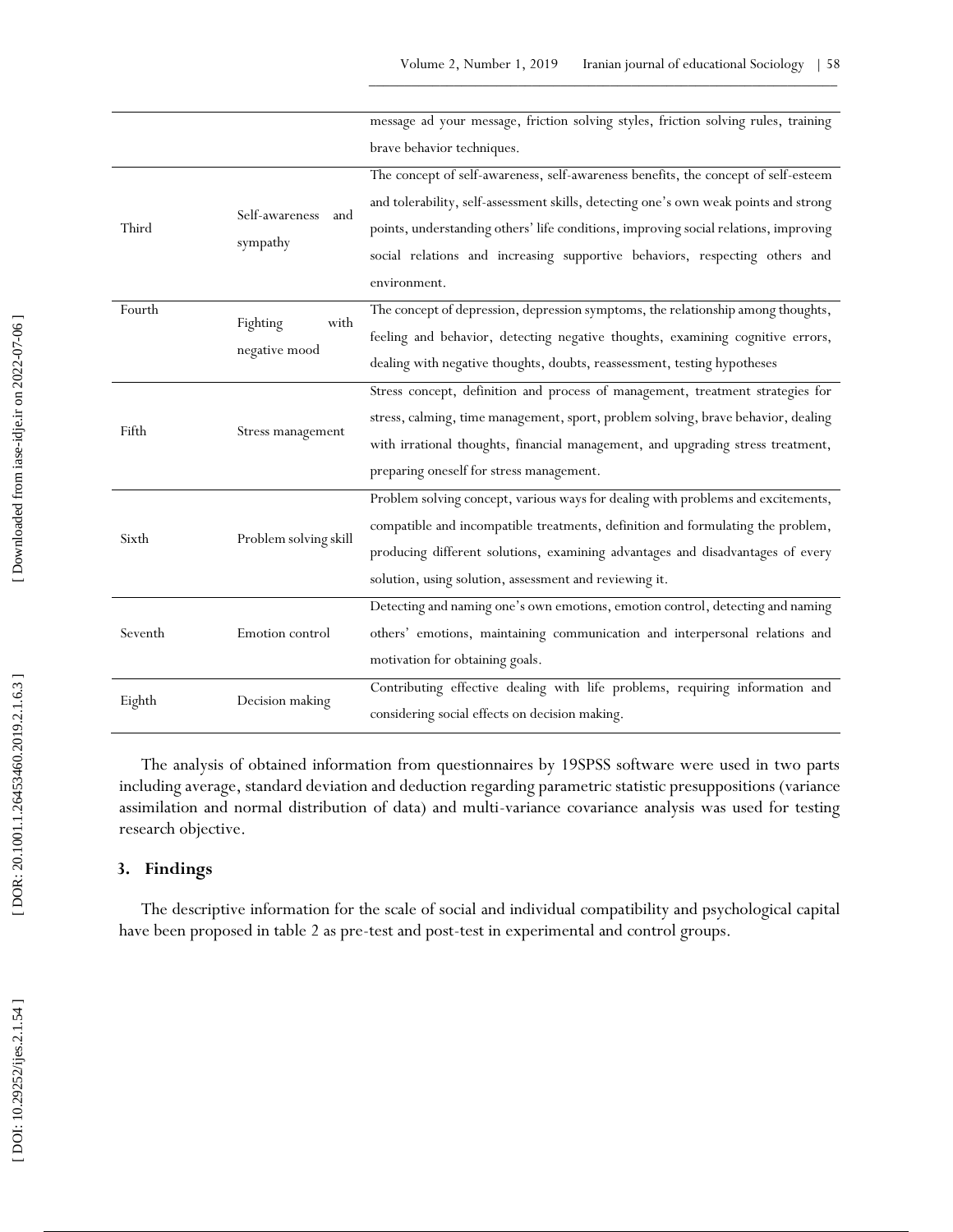| Variable               | Statistical factors |                    | Pre-test | Post-test       |
|------------------------|---------------------|--------------------|----------|-----------------|
|                        | Experiment group    | Average            | 05/50    | $\overline{55}$ |
|                        |                     | Standard deviation | 3/8      | 8/7             |
| Personal compatibility | Control group       | Average            | 1/52     | 2/53            |
|                        |                     | Standard deviation | 2/6      | 4/7             |
|                        | Experiment group    | Average            | 15/44    | 85/48           |
|                        |                     | Standard deviation | 9/5      | 2/7             |
| Social compatibility   | Control group       | Average            | 3/46     | 7/45            |
|                        |                     | Standard deviation | 3/9      | 2/8             |
|                        | Experiment group    | Average            | 83.10    | 98.20           |
| Psychological          |                     | Standard deviation | 7.15     | 8.68            |
| Capital                | Control group       | Average            | 80.10    | 80.10           |
|                        |                     | Standard deviation | 6.85     | 9.68            |
|                        | Experiment group    | Average            | 19.10    | 23.20           |
|                        |                     | Standard deviation | 2.94     | 2.78            |
| Self-efficiency        | Control group       | Average            | 18.60    | 18.80           |
|                        |                     | Standard deviation | 3.02     | 3.61            |
|                        | Experiment group    | Average            | 18.70    | 23.40           |
|                        |                     | Standard deviation | 2.36     | 3.73            |
| Hopefulness            | Control group       | Average            | 18.50    | 19.00           |
|                        |                     | Standard deviation | 3.10     | 3.43            |
|                        | Experiment group    | Average            | 23.60    | 27.50           |
|                        |                     | Standard deviation | 2.11     | 4.81            |
| Tolerability           | Control group       | Average            | 23.70    | 23.60           |
|                        |                     | Standard deviation | 3.63     | 4.73            |
|                        | Experiment group    | Average            | 21.70    | 24.10           |
| Optimism               |                     | Standard deviation | 3.39     | 3.21            |
|                        | Control group       | Average            | 19.30    | 18.70           |
|                        |                     | Standard deviation | 3.85     | 2.92            |

| Table 2. The descriptive information for psychological capital on the basis of measuring step in groups |  |  |  |  |
|---------------------------------------------------------------------------------------------------------|--|--|--|--|
|                                                                                                         |  |  |  |  |

We can see that the average of experiment group in the post -test stage has been increased relative to the pre -test. According to the results in table 2, we can deduce that training life skills increases personal and social compatibilities and psychological capital among students. In this section, according to the score variance equality and normal distribution of scores and equal size of experimental group and control group, for the meaningful difference observed between experimental group and control group in post -test and pre test and controlling the pre -test score effects.

|                                  |     | <b>Table 3.</b> F. Et vine test for examination or variance homogeneity in control and experiment group |      |     |  |
|----------------------------------|-----|---------------------------------------------------------------------------------------------------------|------|-----|--|
| Statistical index/scale          | Df1 | Df2                                                                                                     |      | 210 |  |
| Social-personal<br>compatibility |     |                                                                                                         | 0.88 | .J. |  |

1 38 0.02 0.98

**Table 3.** F. Levine test for examination of variance homogeneity in control and experiment group

As it can be observed, the assumption of equality for all variables is right  $(p>0.05)$ .

Psychological capital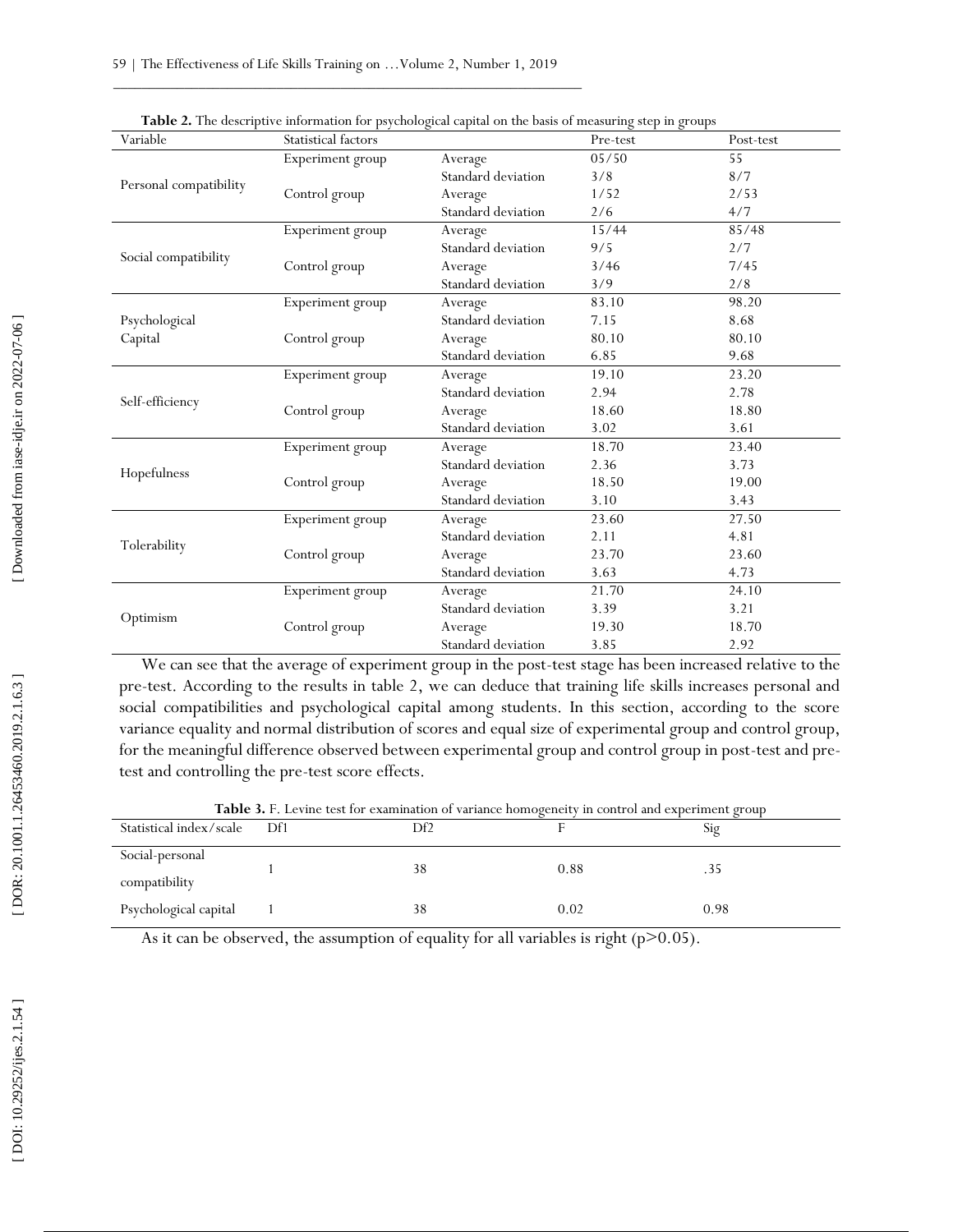|        | social)              |            |              |         |      |                  |        |
|--------|----------------------|------------|--------------|---------|------|------------------|--------|
| Change | Variable             | Square sum | Freedom rate | Square  | F    | Meaningful level | Effect |
| source |                      |            |              | average |      |                  | size   |
|        | Personal             | 8/143      |              | 8/143   | 9/7  | 01/0             | 180/0  |
| Group  | compatibility        |            |              |         |      |                  |        |
|        | Social compatibility | 9/181      |              | 9/181   | 9/13 | 01/0             | 279/0  |
|        | Personal             |            |              |         |      |                  |        |
| Error  | compatibility        | 8/656      | 24           | 2/18    |      |                  |        |
|        |                      | 7/470      | 24           | 07/13   |      |                  |        |
|        | Social compatibility |            |              |         |      |                  |        |
| Total  | Personal             |            |              |         |      |                  |        |
|        | compatibility        | 119397     | 30           |         |      |                  |        |
|        |                      | 93120      | 30           |         |      |                  |        |
|        | Social compatibility |            |              |         |      |                  |        |

Table 4. One-way covariance analysis between subjects for examination of effect of life skills in compatibility (personal and

The results of table 4 indicates that even by accounting Bonferroni alpha (0/025) in each of two elements, "personal compatibility" and "social compatibility", there was meaningful difference between groups; so it can be concluded that: "training life skills affects compatibility of students (personal and social)". The highest effect is also related to social compatibility (0/279), i.e. about 27/9 percent of variance "social compatibility" of subjects depended on training life skills. This umber was 18 percent in "personal compatibility".

Table 5. One-way covariance analysis between subjects for examination of effect of life skills in psychological capital

| Change | Variable        | Square | Freedom rate | Square  | $\mathbf F$ | Meaningful level | Effect size |
|--------|-----------------|--------|--------------|---------|-------------|------------------|-------------|
| source |                 | sum    |              | average |             |                  |             |
| Group  | Hope            | 5/33   |              | 5/33    | 5/8         | 01/0             | 264/0       |
|        | Optimism        | 4/30   | $\mathbf{1}$ | 4/30    | 04/8        | 01/0             | 251/0       |
|        | Tolerability    | 1/57   | 1            | 1/57    | 5/15        | 01/0             | 392/0       |
|        | Self-efficiency | 3/27   |              | 3/27    | 5/7         | 012/0            | 237/0       |
| Error  | Hope            | 8/87   | 24           | 66/3    |             |                  |             |
|        | Optimism        | 7/90   | 24           | 7/90    |             |                  |             |
|        | Tolerability    | 8/88   | 24           | 8/88    |             |                  |             |
|        | Self-efficiency | 9/87   | 24           | 9/87    |             |                  |             |
| Total  | Hope            | 1917   | 30           |         |             |                  |             |
|        | Optimism        | 1758   | $30\,$       |         |             |                  |             |
|        | Tolerability    | 1407   | 30           |         |             |                  |             |
|        | Self-efficiency | 648    | $30\,$       |         |             |                  |             |
|        |                 |        |              |         |             |                  |             |

On the basis of information in table 5, by accounting Bonferroni alpha (0/0125) in elements of "hope", "optimism", "tolerability" and "self-efficiency" there was meaningful difference between groups. According to this table, the average of these four elements in control group students received life skill training, has increased meaningfully. So it can be said that training life skills affects elements of "hope", "optimism", "tolerability" and "self-efficiency" among students. The effect size indicated that about 19.7 percent of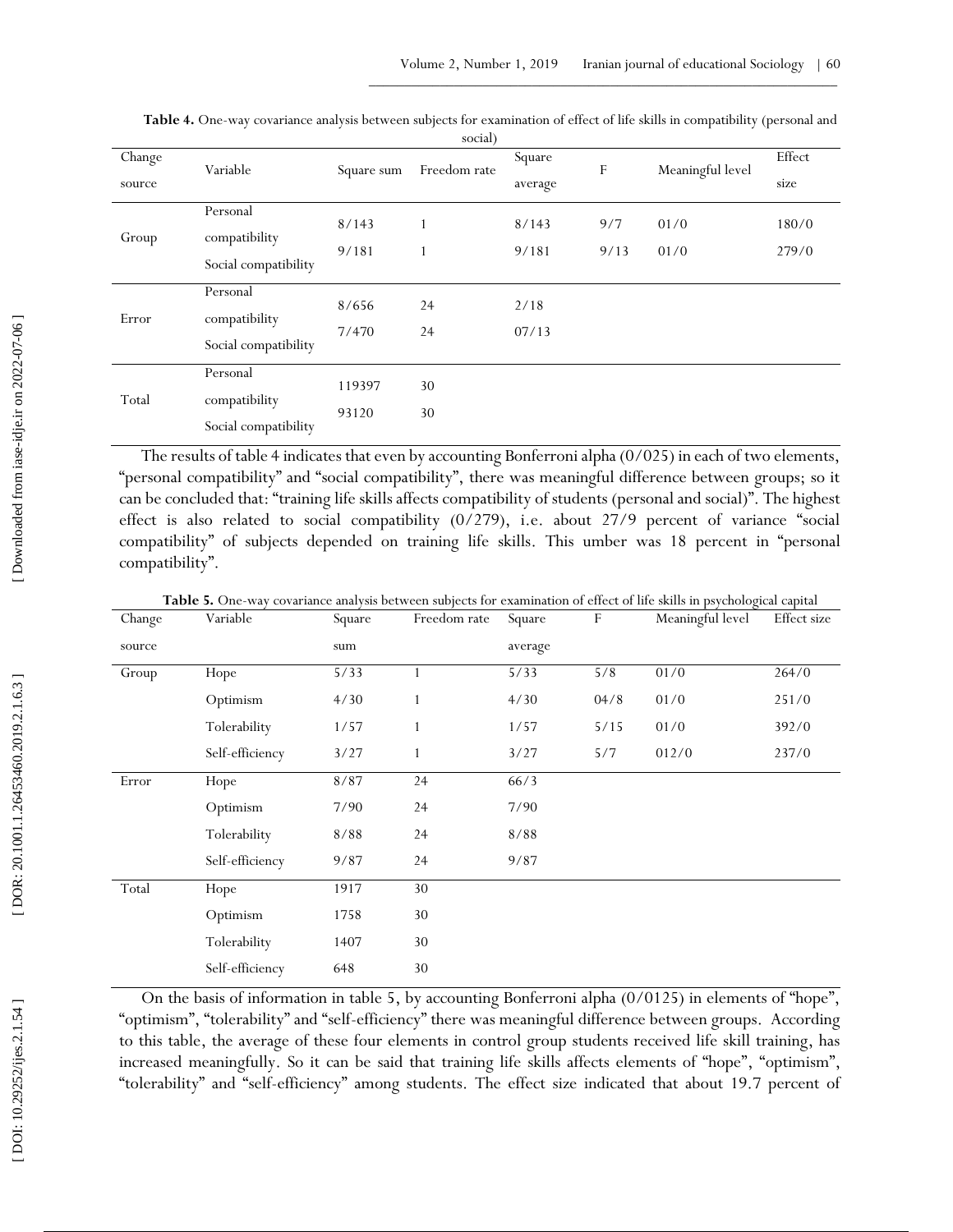variance "hope", 25.1 percent of variance "optimism", 39.2 percent of variance "tolerability" and 23.7 percent of "self-efficiency" of subjects assigned to groups were detectable.

#### **4. Discussion**

The objective of this research is study of effectiveness of life skills training on personal-social compatibility and psychological capital among female students. These findings are compatible with findings of Moradi et al (2018), Ashrafi and Monzeji (2013), Albertin et al (2011). The research findings indicated that training life skills affects personal -social compatibility. In other words, students trained with life skills such as effective techniques of controlling stress and life pressures, have higher ability in decision making and problem solving, interpersonal relations, self -awareness and higher compatibility (Okech, 2015).

In detecting the effectiveness of training life skills on students in this study, it can be said that training life skills on one hand, causes that individual know themselves better, detect their weak and strong points and rectify their weak points and improve their strong points. Becoming aware of strong points and weak points helps the person to use more efficient and suitable methods in dealing with problems and increase his/her compatibility. On the other hand, group training can have positive effect on reducing metal stress, as members feel that other also have the same problems and use each other's experience in reducing stress and increasing self-esteem. Also training muscle relaxation is a part of life skill training as stress is inherent in muscular tension and is considered effective factor in increasing personal and social compatibility of students. It can also be said that life skill training along with correct decision making and problem solving method decreases inability in decision making and confronting with daily life problems and nurtures creative and critical thinking as requirement to obtaining suitable solutions for stressful issues. Some strategies are: stress management (knowing stress level and reasons for that), structuring (data gathering about stressful factors, asking about supportive resources, and designing how to use it) and social skills (including self -expression and sincerity) (Matin and Ahmadi, 2019).

During life skills training, these skills are taught and individual tries to reduce or remove the displeasing consequences of stress and control stressful factors and use problem based strategies in stressful situations and increase is/her personal and social compatibility. Also this program includes teaching positive social behaviors, creating internal control position, increasing bravery, positive self-thoughts, suitable social speech or non -speech skills, ways of controlling nervous stress, treatment ways dealing with stressful situations and muscular relaxation that cause the person gain the required skill for dealing with stressful factors. Also results indicated that training life skills increases the psychological capital of students. In sum, the findings of current research is compatible with similar papers and this indicates that training life skills contributes upgrading compatibility among children and teenagers and is considered as the most fundamental preventive programs at primarily level. The current research is compatible with findings of Rio et al (2016), Ryan and Shin (2014), Khaksari et al (2019). These trainings contribute that people know their feelings well, assess them carefully, find the rational and irrational thoughts related to them, and finally it becomes clear for them that efficient and inefficient thoughts guide their positive and negative emotions. When the subjects know that their imaginations penetrate positive and negative emotions and feelings, they control them with trained skills and gain the psychological capital. Psychological capital and its elements (tolerability, self -efficiency, hopefulness, optimism) reflect useful interaction of a person with others especially friends and peers. Training life skills cause that people understand their mental characteristics and those of others and appreciate them. In the process of training skills, students become aware that there are differences between them and others that should be accepted and continue their friendship with these probable differences. They get the concept of group homogeneity and gain peaceful life by contribution of learning life skills along with difference in ideas and probable disparities. It seems that students in experiment group during training time assess beliefs and mind interpretations and by the help of these trainings become aware that they can be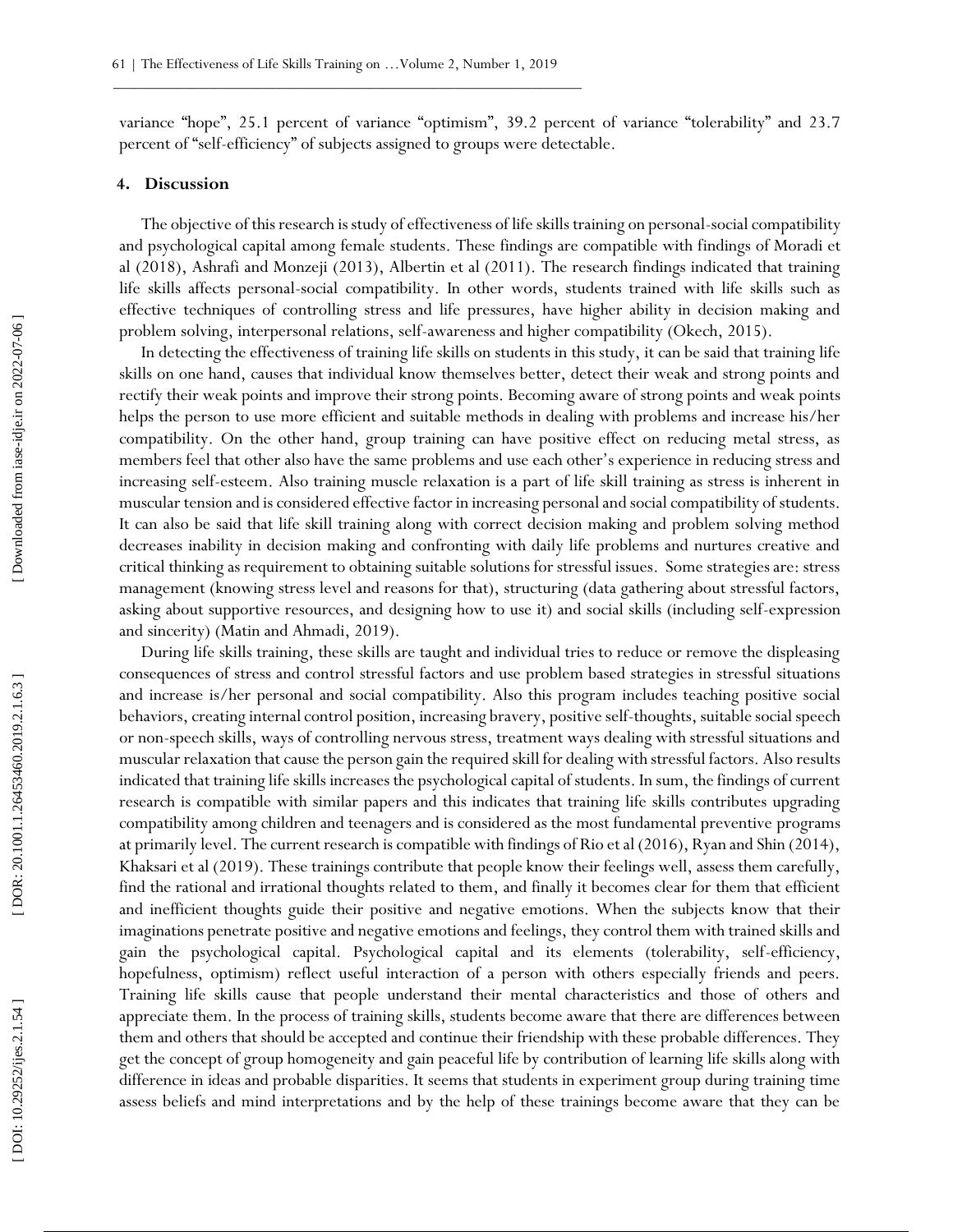successfully compatible with environment and internal and external world. After they gained these results, can control their harmful and intense stress under any situations, know themselves better and completely, understand problems and issues and adopt useful solutions. Finally, they get healthy and compatible personalities and follow real and rational aims of life. Finally, it should be noted that in the current research, because of time limit, measurements have been taken just by questionnaire and the students themselves to obtain the more exact results. Training life skills as a course should be considered in school curriculum. Holding workshops and training classes of these skills at schools contribute significantly to students for upgrading their mental health. According to the importance of research variables, it is suggested that these variables be examined with other variables like social skills, self -esteem, self-thought and emotional intelligence. From the research perspective, it is recommended to interested researchers that implement this research with follow up among male and female students in other to detect the effect of proposed trainings in addition to the role of gender in effectiveness of these trainings.so it is recommended that training life skills in educational plans should be considered by advisors and teachers and knowledge based plans of students' parents so that they can play a role in making the students compatible and increase their educational performance.

#### **References**

- Albertyn R M, Kapp C A & Groenewald C J. (2011). Patterns of empowerment in individuals through the course of a life -skills program in South Africa. *Studies in the Education of Adults*, *33*(2):180 -200.
- Ashrafi M, Monjezi F. (2013). Effectiveness of communicative skills in aggression level of female high school students, Cognitive and Behavioral Research Journal, 3<sup>rd</sup> edition, 1:81-98. [in Persian]
- Barimani S, Asadi J & Khajevand A. (2018). A comparison between the effectiveness of game therapy and emotional intelligence training on social compatibility and communicative skills of exceptional primary school hyperactive and deaf children. International Journal of Pediatrics, 6(5): 7653-7666. [in Persian]
- Bitmi SM G & Ergeneli A. (2015). How psychological capital influences burnout: the mediating role of job insecurity. *Procedia -Social and Behavioral Sciences* , *207*:363 -368.
- Çavu**ș** M F & Gökçen A. (2015). Psychological capital: Definition, components and effects. British Journal of *Education, Society and Behavioral Science* , *5*(3):244 -255.
- Chen Y. (2018). The Effects of a 10 -Week Interpersonal Relationships Intervention on Self -Esteem in College Students. *Neuro Quant ology*, 16(6):102 -111.
- Fatta L, Mohammadkhani Sh, Motabi F & Kazemzadeh M. (2006). Scientific guide to hold workshops of life skill training. Tehran: Health Ministry Press.
- Ghartapeh A, Tahlepasand S, Manshaee Q, Abolfathi, M & Solhi M. (2015). Social and personal compatibility relation with control resource and gender among gifted high school students in Kermanshah, journal of Health Training and Health Upgrading 3 (5):159 -165.
- Goldsmith A H, Darity Jr W & Veum J R. (2018). Race, cognitive skills, psychological capital and wages. In *Leading Issues in Black Political Economy* (pp. 185 -198). Routledge .
- Gollob J. (2018). An Honest Conversation: An In -Class Tool to Help Pre -Law Students Determine Their Compatibility with Law School and a Legal Career. *PS: Political Science & Politics* , *51(1):94 -96.*
- Kamarzarin H & Hosseini M. (2015). Investigation of relationship between metacognitive strategies and selfconcept with social compatibility of high school student in the city of Karaj. *European Journal of Psychology and Educational Studies* , *2*(3):66 -75.